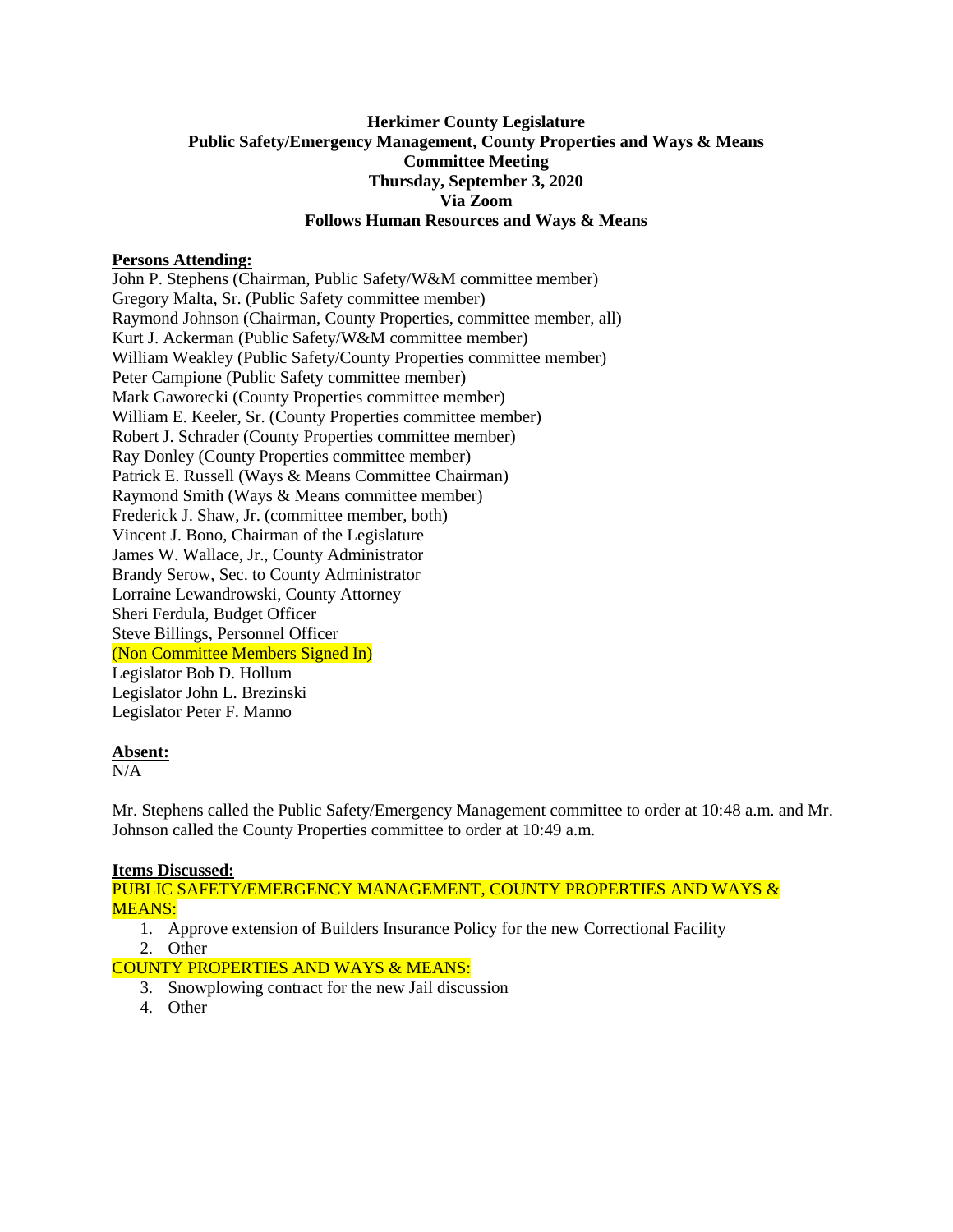### **Committee Vote Record:**

## PUBLIC SAFETY/EMERGENCY MANAGEMENT, COUNTY PROPERTIES AND WAYS & MEANS:

Mr. Stephens: "First thing on the agenda is approve extension of Builders Risk Insurance Policy for the new correctional facility. Sheri are you on?"

Sheri Ferdula: "I am on."

Mr. Stephens: "Can you give us a little information on that? I think it is the same thing we have been going through, but..."

Sheri Ferdula: "It is the same, we are just extending it again. We have already done it once through September  $30<sup>th</sup>$ , we are now extending it from October  $1<sup>st</sup>$  to December  $31<sup>st</sup>$ . If we obtain a certificate of occupancy before December  $31<sup>st</sup>$ , we will be refunded anything we don't use."

Item #1 – On motion of Mr. Johnson, seconded by Mr. Bono for Public Safety/Emergency Management, on motion of Mr. Johnson, seconded by Mr. Bono for County Properties and on motion of Mr. Johnson, seconded by Mr. Bono for Ways & Means, Item #1 was voted on, approved and moved for Resolution. Unanimous.

Item  $#2 - N/A$ 

### COUNTY PROPERTIES AND WAYS & MEANS:

Mr. Johnson: "Snowplowing contract for the new jail discussion. I am going to open it up to the committee."

Mr. Bono: "As far as the snowplowing, Ray, I'll start. I think if we go out to bid, I think you and I talked about this last time we were at a meeting at the facility, I think more specifics need to be put into that contract or spec. I think some of the people that may have bid the last time didn't realize that they didn't have to plow that big parking lot to the right as you pull in. That doesn't need to be plowed. Maybe we can exclude the walkways and have our guys do the walkways, Donny and his crew. And be more specific, as far as the road in the back that has to be done, also the rec yards. Sheri I don't know how it was written before but am I correct in saying that maybe that wasn't put in the original bid?"

Sheri Ferdula: "Nope, that was all put in and all three bidders visited the site so they all knew not to plow the front area and they all saw the rec yard."

Mr. Bono: "Ok, I was under the assumption that they didn't know that but ok."

Mr. Weakley: "So the only thing we are going to discuss really is the three hour thing right? Anything over three hours or something like that."

Mr. Johnson: "Mr. Weakley, the concern was you could plow for an hour and a half, hang out in the back parking lot for another hour and a half, if you have a bad snow storm and you could get \$2,000-\$3,000 per day."

Mr. Weakley: "I know you won't find that on this individual. You can take my word for it."

Mr. Ackerman: "I think what was said was if one truck came down to plow it would be incentive to send two, because if he goes over the three hour window, he could bill for two times the plowing. Where I think it should be just whatever the fee is, you complete the whole plowing for whatever is in there with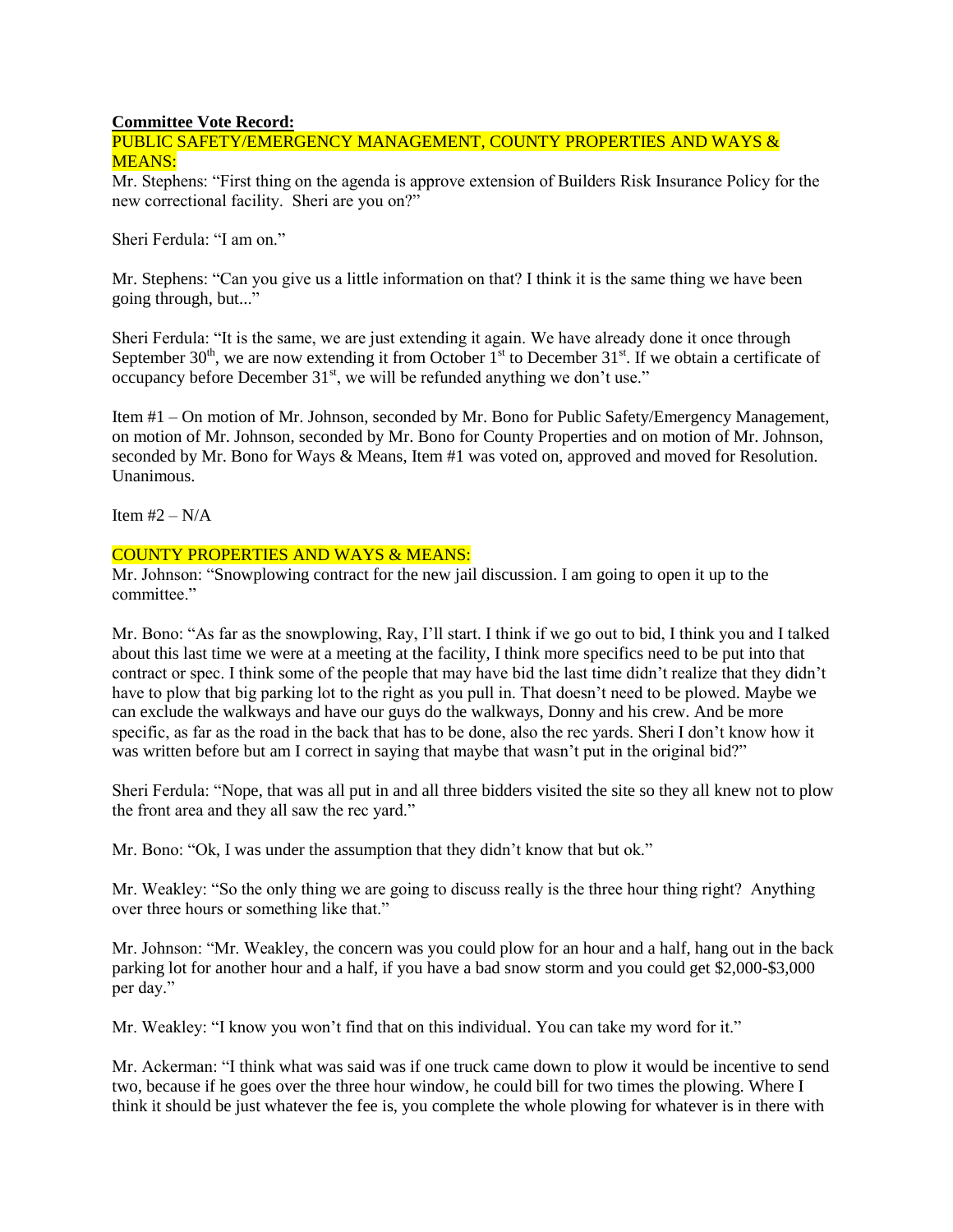the parking lots and walkways, and that is what he bills us. You shouldn't have to worry that he is going to go three hours and 15 minutes and you get whacked for \$2,000."

Mr. Weakley: "I understand that. Maybe if he was waiting for a pickup or a plow truck to get down there coming from another job or something but he's going to have the big loader there with the big snow pusher and all that stuff. If we got some specifics on billing he said he would be more than willing to help work with us and make sure it's right for everybody."

Mr. Schrader: "I think there were some other concerns also with using sand and using salt. We don't want to tear up the great concrete work that has been done over there. I think that we need to address what we are using for salt, sand, or calcium."

Mr. Johnson: "Calcium was brought up, you are right."

Mr. Schrader: "And the other thing is, I think Mr. Wallace made the statement at the first meeting that it would be like a \$7,000 bill but I think what we need to do is sit down as the committee and figure out what we want Sheri to put in for that and then maybe go for something like a one lump sum for the year. That is what my recommendation would be for. I am trying to be fair to the individual that bids it but I am also trying to be fair to the County taxpayers. If you get a heavy winter the snowplowing guy isn't going to make that much but if you get a light winter the snowplowing guy is going to make out pretty good. With that said I would recommend, being on the committee, that we go for a contract for the year and we need to sit down with the committee, not just throw an RFP out there without some specific wording in it and this way we don't have this happen again."

Mr. Bono: "Bob, I respectfully disagree because, you know if we are worried about the taxpayer, that person doing the plowing could take a hit that year by taking the project that way. Why not just pay as we go and it is what it is. We can't compare this year with last year or the next year. It is what it is, it's part of doing business when it comes to snow removal. I could plow a lot of snow in a year, there is some years I barely put the plow on and there are some years that I plow three times a day. Again, it is what it is and to have this guy gamble, that's not doing him any good. I don't like to do a contract like that myself. I would just say call me as you need me or at the very least put in the contract that you want so much equipment on hand. You want two trucks every time he plows, this way you know it is under the three hours. We can word things any way we want in a contract to get under that three hours or whatever you guys are happy with."

Mr. Johnson: "Is that fair to change the contract once we have already picked a bidder? Or should it just go back out to bid with all the new ideas?"

Mr. Bono: "I'm willing to give it a chance this year with the original bidder we went with and let him do the job. It's trial and error, we will see what happens."

Mr. Weakley: "You are not going to be disappointed with this guy. I've seen his work before. He's a county resident, it's his tax dollars too. So he knows."

Mr. Ackerman: "I'm ok with it as long as we use the three hours."

Mr. Weakley: "Maybe we can see what we can do about the three hour stipulation, maybe so much per day."

Mr. Ackerman: "It's just too much per plow. When he plows it, if it only takes an hour and a half, I'm not asking for a rebate. As long as it gets done."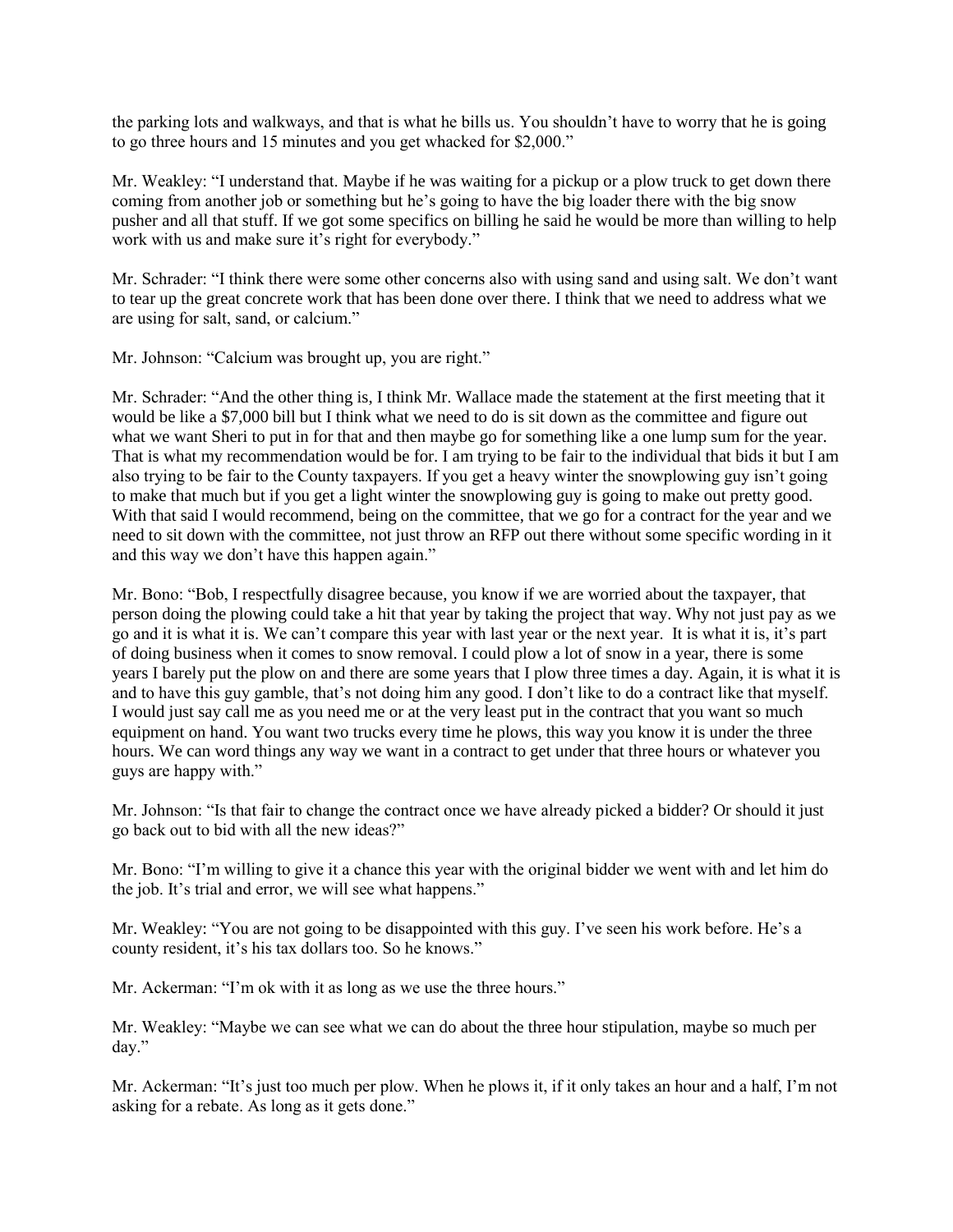Mr. Weakley: "He already said he would work with us on the billing part so we can get that taken care of."

Mr. Bono: "Lorraine has something to say as far as legality of what we're doing."

Lorraine Lewandrowski: "So we bid it with the three hours so you can't really change it. You would get objections from the other guys."

Mr. Bono: "Did everybody get that? We bid it with the three hours, so you may get objections from the original bidders."

Mr. Ackerman: "We didn't bid it with three hours. The other guys said they would be there for five hours. You're getting more plowing time with the other guy actually than you are with this guy. We did not bid it with hours."

Mr. Schrader: "They submitted the hours."

Lorraine Lewandrowski: "I thought it was with the three hours but I could be wrong."

Mr. Bono: "Sheri do you want to chime in?"

Sheri Ferdula: "Yes please. It was not originally bid with the three hours. It was never three hours. There was an addendum issued after the site visit asking anyone that bid to please give us what their time frame would be per visit because everybody was different. Art Bass is the only one who bid it with the three hour time frame, the other two did not give me a time frame in their bid, they said after the bid their time frames but we cannot accept those numbers because they are not in their original bid. It was part of an addendum."

Mr. Stephens: "I'm leaning towards keeping it as is because this guy did his due diligence, he abided by what the bid specs called for. I feel like we are punishing this guy for doing his job and getting it in. So that is the way I'm going to vote.

Mr. Weakley: "Is it possible to make an amendment when we award it to the billing process or no? Say instead of three hours we want four or five."

Mr. Schrader: "Lorraine, can a committee member make that motion?"

Lorraine Lewandrowski: "I would have to revisit it because I don't actually remember what each of the bids were that were submitted. But I do know this guy complied with the process and submitted everything properly."

Mr. Keeler: "I agree with Bill I think we need to stick with him, give him the chance. If he doesn't do a good job we can rebid it next year."

Mr. Ackerman: "Do we even know what he meant by putting the three hours in there? Does he mean that's what it is going to take him to do it or is he going to bill additional after that?"

Sheri Ferdula: "The three hour period was intended for when there is a major snow storm and he would have to visit the site more than once. If he comes and it takes him three hours to clear it and then the snow doesn't stop and he comes back, he might not be able to leave in a big snow storm. So if he is there for six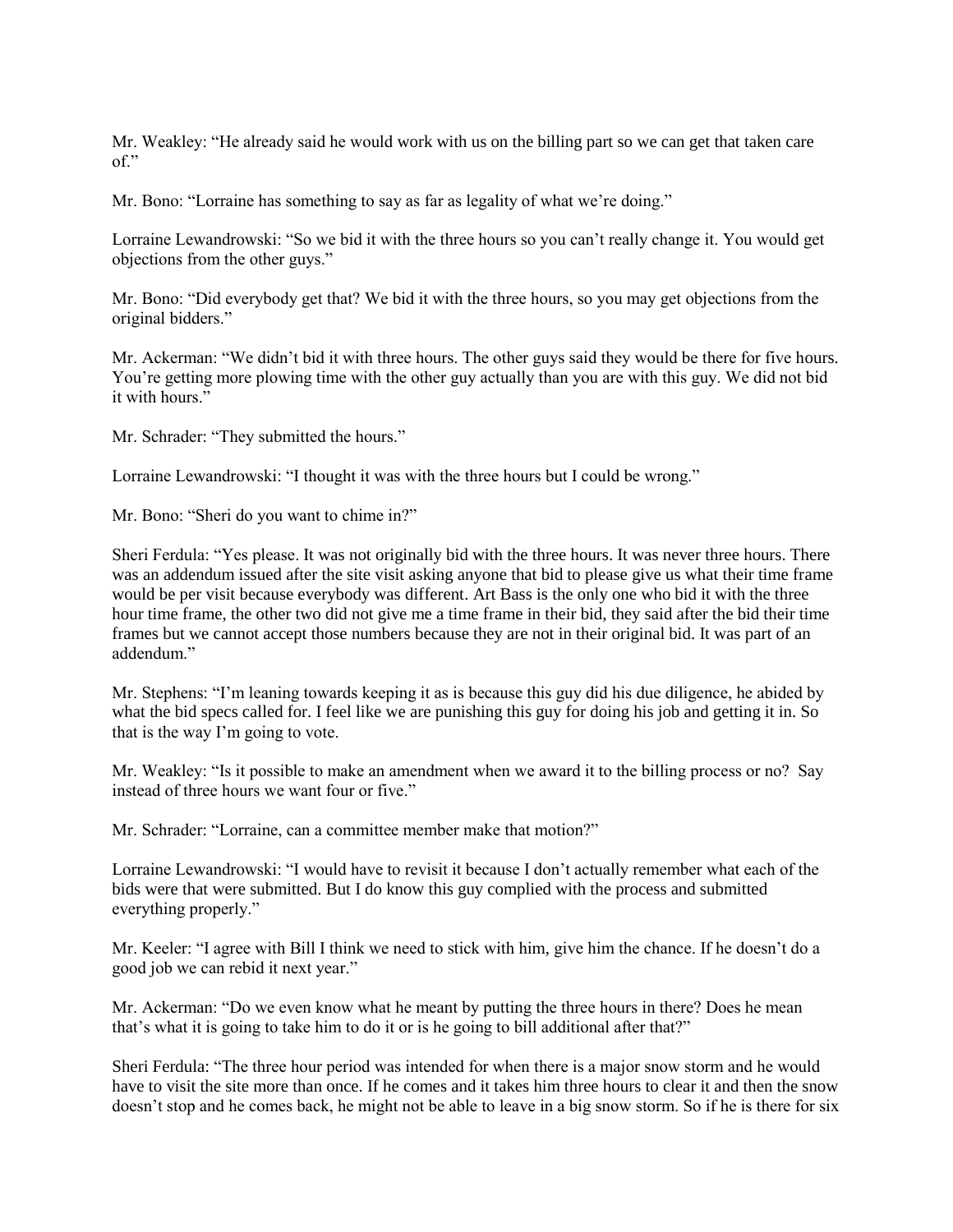hours it constitutes two visits. It was intended for a major snow storm and that came out during the site visit when we were walking around."

Mr. Schrader: "Sheri with that said, if he's there for three hours and fifteen minutes, I'm just trying to be clear here, like I said I don't have a problem going with it. I think if Lorraine says that the committee can make some changes to the RFP legally, I don't have a problem giving this guy the job. I just think we need some clarification on some certain things."

Sheri Ferdula: "I think it would be very rare for them to be there more than three hours unless there was a very large snow storm especially with the equipment they would have on site to clear. Also, I just wanted to say the question about asking him if we could adjust his time period and extend that three hours, that would make it slightly unfair to the others because then it is going to change if you look at it on a per hour basis. I don't think that would be a fair practice for us to do. I just wanted to make one more point about the contract. We also probably need to put something in the resolution because until we have a certificate of occupancy, it is not our responsibility to plow. If for some reason we do not get one until December  $1<sup>st</sup>$ , it is Jersen's responsibility to plow that site. So maybe just something in the approval that the contract does not start until we have a certificate of occupancy."

Mr. Schrader: "Is the gentleman willing to do that now though Sheri? Now that changes the whole thing. This guy is committed to putting a piece of machinery there, if he's only going to be there from December 31<sup>st</sup> to maybe April is it worth it? You have to remember this guy is putting his neck out there also."

Sheri Ferdula: "They were told at the walk through that we did not have ownership of the building yet and we wouldn't until it was done. So we just need to be clear but they were all told that. Right now it is not our responsibility and if we send someone up there on our behalf and something gets damaged it would be up to us to fix it."

Mr. Schrader: "I just think we need to talk to the gentleman."

Mr. Gaworecki: "Can we tie it to the National Weather Service and if they issue a storm warning to give him a little more time?"

Mr. Bono: "You want a not to exceed clause?"

Mr. Gaworecki: "Something like that yeah."

Mr. Bono: "Guys I think we are spending too much time on something we have to pay for anyways, a \$10,000 bill maybe. I'm just pushing it, even \$10,000 it is what it is."

Mr. Johnson: "You want to make the motion then?"

Mr. Bono: "Yeah I would like to make the motion that we stick with the original bid as written and give it a shot. I trust Bill Weakley and Ray Donley, they know this gentleman and his reputation and that we give our own county resident a chance at it and we learn if it doesn't work out."

Mr. Johnson: "Can I just make one point on that? They were all county residents. I don't want to single one out."

Mr. Bono: "I apologize, I couldn't remember who they were. I am not taking anything away from them."